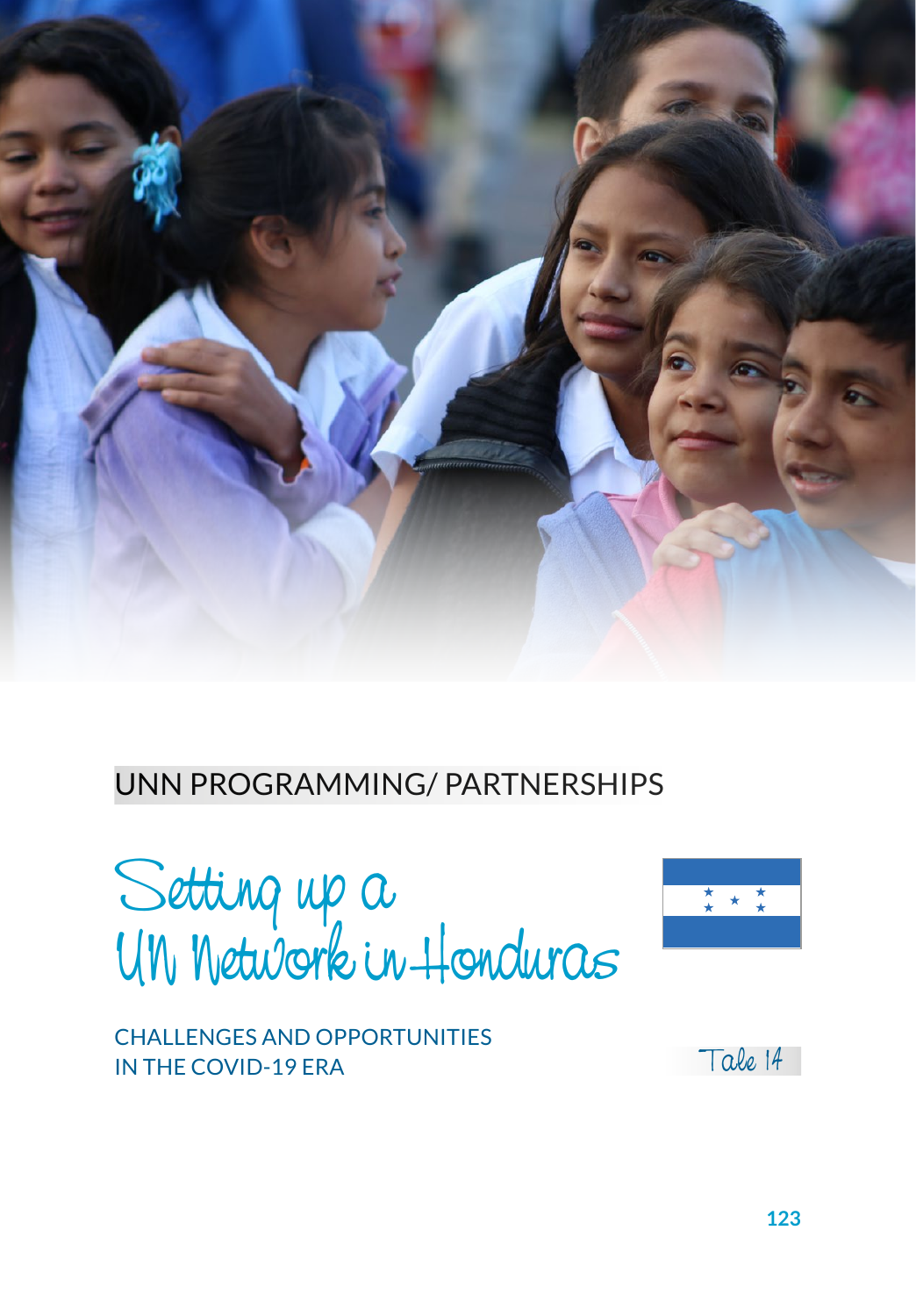### *Introduction*

onduras joined the Scaling Up Nutrition (SUN) Movement in 2019 as the<br>61<sup>st</sup> member, making it the fourth Central American country to join SUN.<br>The move was one of the latest signs of the Government's commitment<br>to nutriti 61st member, making it the fourth Central American country to join SUN. The move was one of the latest signs of the Government's commitment to nutrition, with an agenda that has included updating its National Food and Nutrition Security Policy and Strategy (PyENSAN2030),<sup>60</sup> together with an associated Action Plan (2019–2023).

"It's been a bold move from the Government to join SUN," confirms David Nataren, Programme and Policy Officer with the World Food Programme (WFP<sup>61</sup>). "Part of the motivation is to share knowledge – to find out what other countries with similar conditions are doing, how they are working to prioritize their food security and nutrition [FSN] plan, even when facing tough spending decisions. In Honduras, we have a scarcity of resources and a lot of competing priorities."

A high percentage of the country's population live in poverty (64 percent): of which 40 percent live in extreme poverty. Over two thirds of the extremely poor live in rural areas.<sup>62</sup> Estimates indicate that twenty-three percent of children under five years old are stunted nationally. With that said, the prevalence of stunting increases to nearly 50 percent in the 'Dry Corridor', an area populated by smallholder farmers that is particularly susceptible to irregular and long-lasting droughts, which have worsened due to climate change.<sup>63</sup>

<sup>60</sup> Gobierno de la República de Honduras, Secretaría de Coordinación General de Gobierno & UTSAN. 2018. *Política Nacional de Seguridad Alimentaria y Nutricional de Largo Plazo y Estrategia Nacional de Seguridad Alimentaria y Nutricional: PyENSAN 2030*. Tegucigalpa. Available at [https://bit.ly/3oH55wX.](https://bit.ly/3oH55wX)

<sup>61</sup> WFP is chairing the UN Network in Honduras.

<sup>62</sup> Instituto Nacional de Estadísticas. 2017. *Encuesta Permanente de Hogares de Propósitos Múltiples en Honduras*.

<sup>63</sup> Development Initiatives Poverty Research Ltd. 2019. *Global Nutrition Report; Honduras country profile.* Available at https:// globalnutritionreport.org/resources/nutrition-profiles/latin-america-and-caribbean/central-america/honduras/#profile.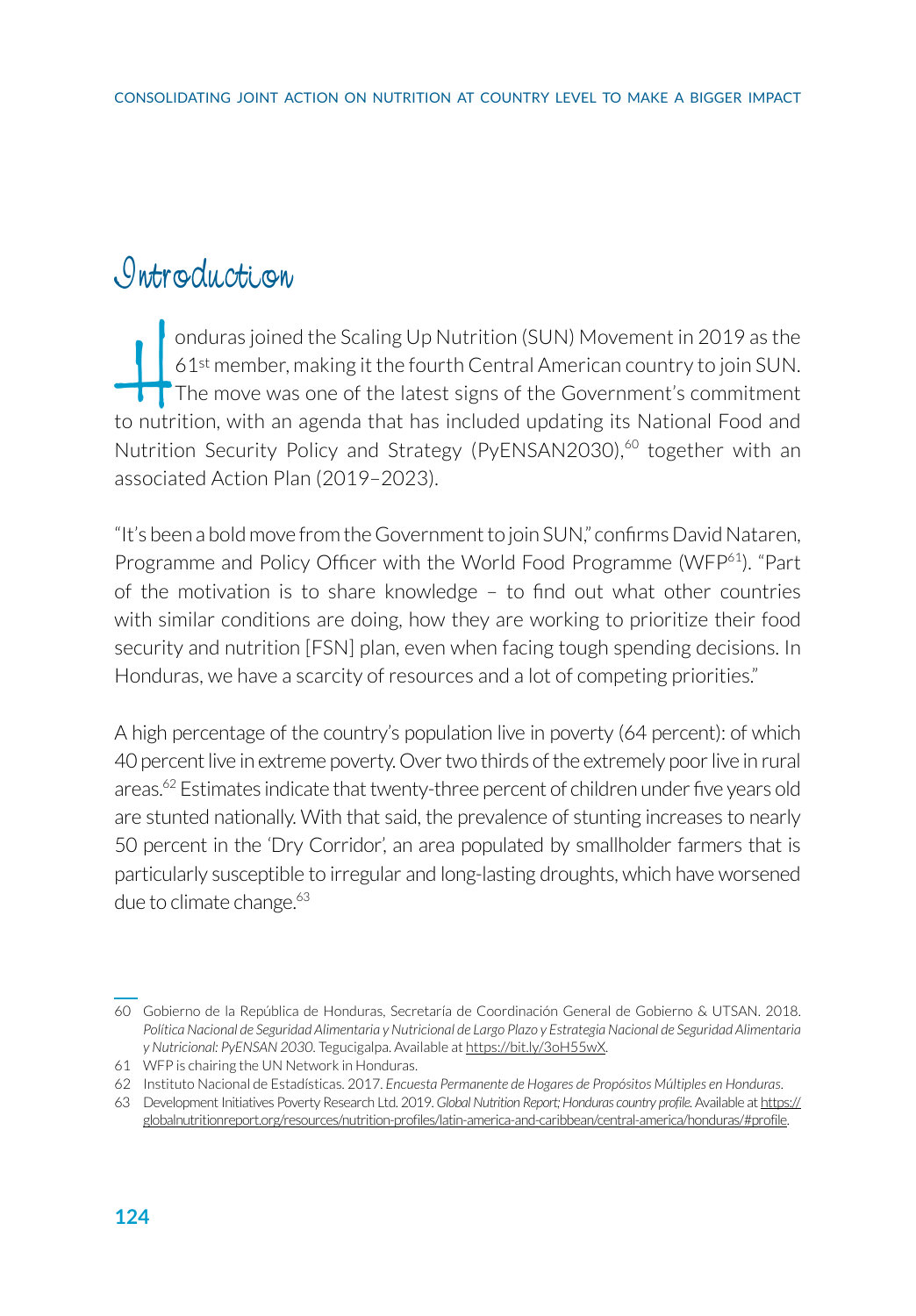

*FAO-supported storage system for irrigation water in the Dry Corridor to increase the resilience of households and communities* FAO

# UNRC call for a multi-dimensional approach

Increased efforts to ensure a multidimensional approach to nutrition<br>
Inited Nations Resident Coordinator (UNRC), Alice Shackelford, and<br>
the Resident Coordinator Office "This is critical in a country such as Honduras are being supported under the leadership of the newly-appointed United Nations Resident Coordinator (UNRC), Alice Shackelford, and the Resident Coordinator Office. "This is critical in a country such as Honduras, where structural nutrition issues are coupled with over 60 percent poverty, 75 percent informality [in the job market] and a lack of social security measures and protection mechanisms," says Alice.

She also considers strengthening the nexus between humanitarian and development interventions as being crucial. "The 2030 agenda and the response to COVID-19 provides a very strong opportunity to look at an integrated approach to sustainable development and humanitarian response."

Furthermore, she underscored the "need to keep a medium/long-term approach and integrate these efforts in the strategy for eradication of extreme poverty and reduction of inequality, critical to the 2030 Agenda and leaving no one behind. And this directly links to capacity of the population to actively engage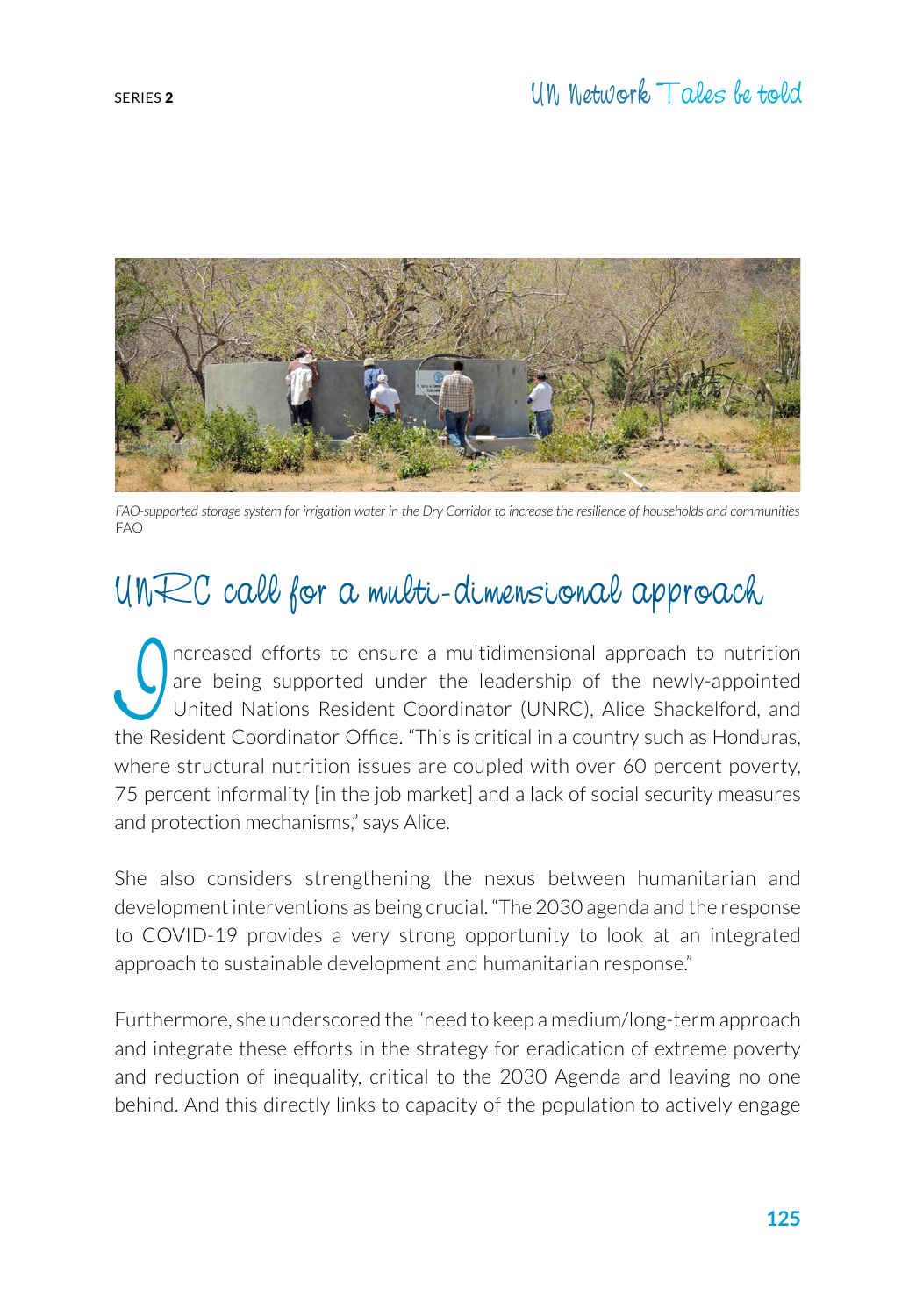and strengthen democracy and [the] rule of law. The UN has to be up to the task and be able to work as a system and not any more as individual agencies and mandates," she adds passionately.

### Network membership

The UN Network (UNN) is one of the SUN networks in Honduras,<br>along with the Civil Society Network and the Academic Network.<br>David confirms that it has been easier in the early stages to bring<br>on board the agencies that hav along with the Civil Society Network and the Academic Network. David confirms that it has been easier in the early stages to bring on board the agencies that have more obvious synergies, such as WFP, the Food and Agriculture Organization of the United Nations (FAO), the Pan American Health Organization (PAHO/WHO), the United Nations Children's Fund (UNICEF) and the United Nations Population Fund (UNFPA), and that the organizations are already working together on joint proposals. The UNN has also had exploratory discussions with the World Bank and the United Nations Development Programme (UNDP) to see how each agency fits with the Food and Nutrition Security Plan, cognizant that this is definitely the way forward and not the work of just one agency.

They were invited to join the Network at the United Nations Country Team meeting in September 2019, which was attended by eight agencies. UN stakeholders describe the multi-sectoral approach to nutrition as being in its early stages in Honduras. It is a particular priority for the UNN to make sure the World Bank is included in the network. "We need WB's technical expertise and investment if we're to have a holistic approach as advocated by the SUN Movement," says David.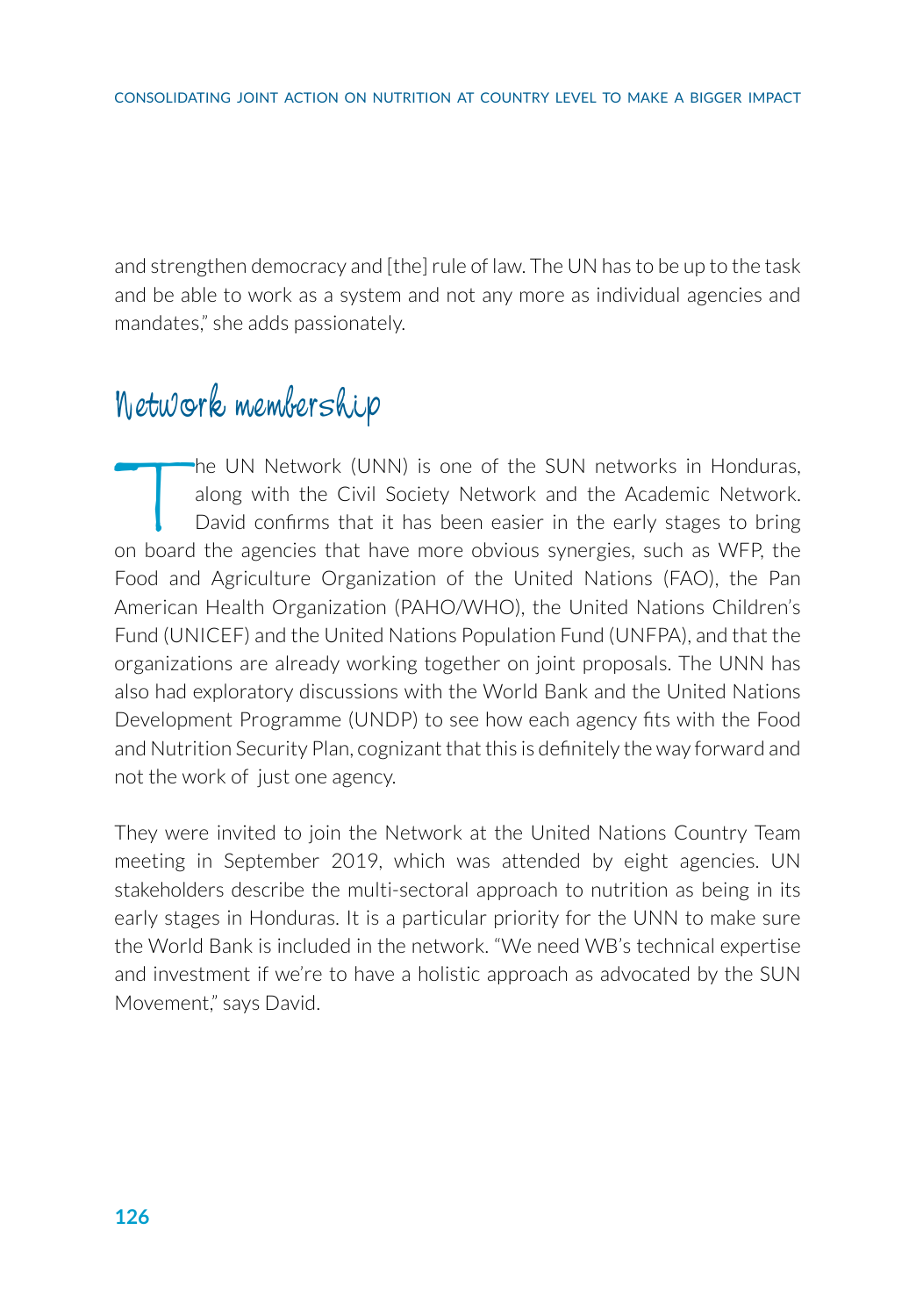### Nutrition data gaps

top priority for United Nations agencies is to collect key data in order<br>to put nutrition within the framework of public policies, with all actors<br>working across different sectors. The lack of capacity in data management<br>w top priority for United Nations agencies is to collect key data in order to put nutrition within the framework of public policies, with all actors working across different sectors. The lack of capacity in data management General and Coordinator of the SUN Movement] visit last year.

"We need to have a faster and easier reading of the nutrition situation in the country, using evidence that has been built jointly at the country level," confirms David. "At the moment the Government has to turn to the UN for a specific study – there will be more efficiencies if we work together to build capacity. When we have the numbers, it will also enable us to talk to the private sector about investing in good nutrition."



According to Jose Ramirez Arita, Early Childhood Development Officer with UNICEF Honduras, COVID-19 has shown the government that it is possible to handle information virtually. "I believe that the Network should support the government in information management. Our country still does not have a digital online system that can show the number of children affected by malnutrition, [such as] anaemia, etc. This information is only known from surveys, which are not very frequent."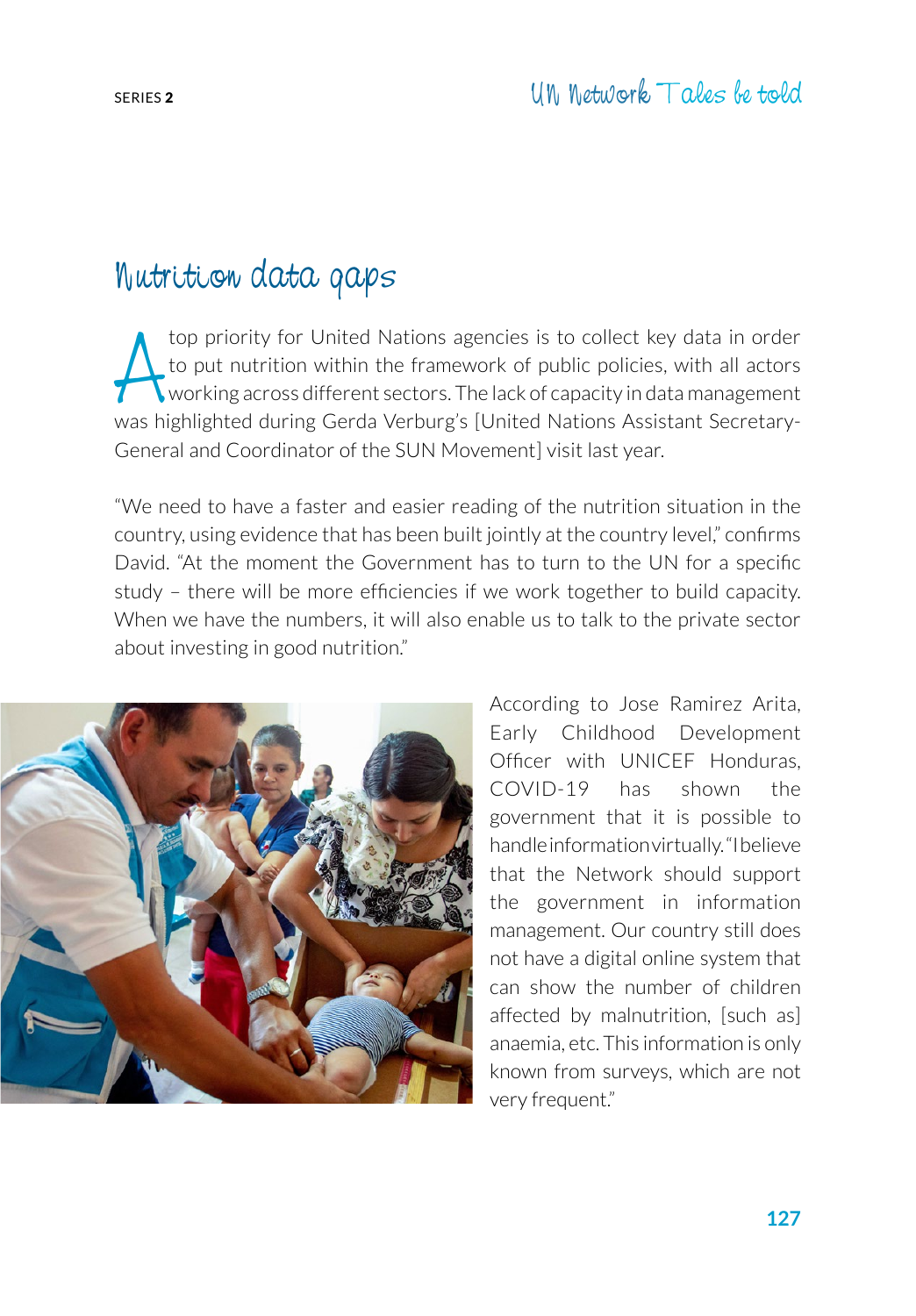Family, Health Promotion and Life Course Advisor with PAHO, Evelyne Ancion Degraff, agrees that the lack of nutrition data is a major concern in Honduras. In 2019, PAHO coordinated a workshop in which UNICEF and WFP participated, in order to build national capacity for the implementation of a National Nutrition Surveillance System. "Participants included the SUN Movement Country Representative and the UN Network, and nineteen health districts were also represented. Since then, national health authorities have expressed their commitment to developing the surveillance system."

The UNN is now working with the government and academia to build a Food Security and Nutrition Observatory with standardized databases and systems that increase accessibility to up-to-date information. To this end, FAO and WFP are working with the government's Technical Unit for Food Security and Nutrition (known as UTSAN) to strengthen the Food and Nutrition Security Monitoring and Evaluation Information System (SISESAN). The COVID-19 crisis has added impetus to this work.

### COVID-19 exposes new vulnerabilities

The current pandemic has further revealed data gaps related to food and<br>nutrition vulnerabilities in the country, particularly the high informality<br>in the job market. When the Government announced a lockdown<br>n 10<sup>th</sup> March nutrition vulnerabilities in the country, particularly the high informality in the job market. When the Government announced a lockdown on 10th March, millions of people in urban areas were not included in any census or eligible for social protection. The International Labour Organization (ILO) mobilized to conduct a rapid assessment, estimating that 72 percent of the working poor in Honduras are employed in the informal sector and were now in need of help due to being unable to work. According to the study, around 200,000 households in the ten largest cities of the country have lost their income due to the pandemic, placing the vulnerable at high risk of malnutrition.<sup>64</sup>

<sup>64</sup> ILO & WFP. *Forthcoming. Microeconomic and Livelihood Recovery Study.*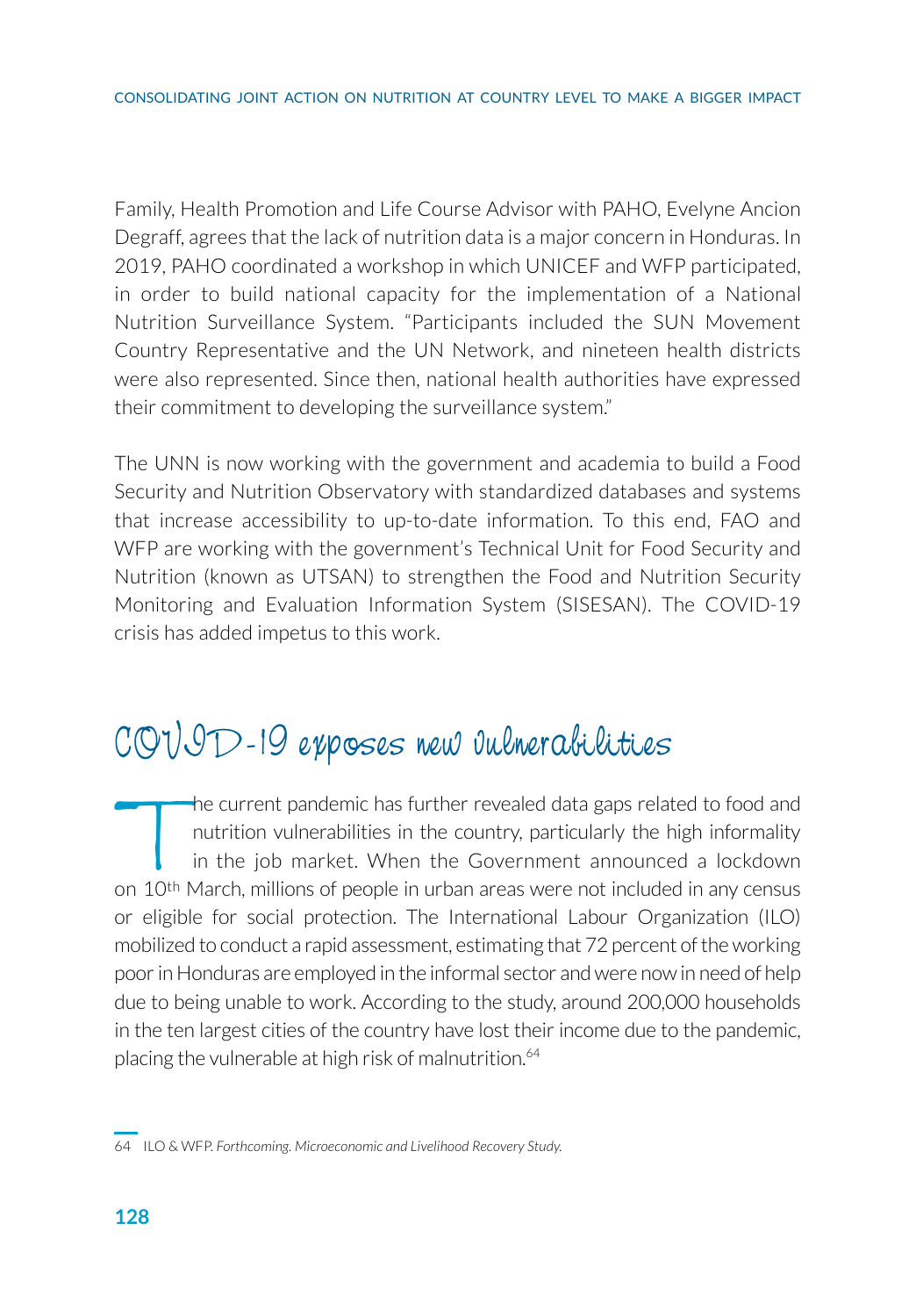The government has distributed food rations to 800,000 vulnerable families (around 3.2 million people) in response to the crisis, yet many more are in need. Programme targeting has been based on information from before the crisis and thus food and cash is being distributed to individuals who were already vulnerable. Much of the nutrition programming prior to COVID-19 was focused on the 'Dry Corridor', but for the first time in seven years, there have been rains and food shortages are not expected in this region. Moreover, urban areas have been more affected by COVID-19 than rural populations, as smallholder farmers can produce their own food. At the beginning of the lockdown, about 78 percent of the markets nationwide reportedly experienced some sort of food shortage and prices of food increased in general.



*UN personnel supporting the delivery of food and hygiene supplies for people in need during the COVID-19 pandemic,* 2020 UNHCR Honduras

COVID-19 has once again highlighted the lack of data in Honduras that the new public observatory seeks to address. "The pandemic is going to create a multipolar crisis for food security and nutrition in the country. We need to keep a check on what's happening in the Dry Corridor as we expect the recovery may only be in the short-term, while at the same time, dealing with the huge rise in numbers [of vulnerable families] in urban areas," confirms David.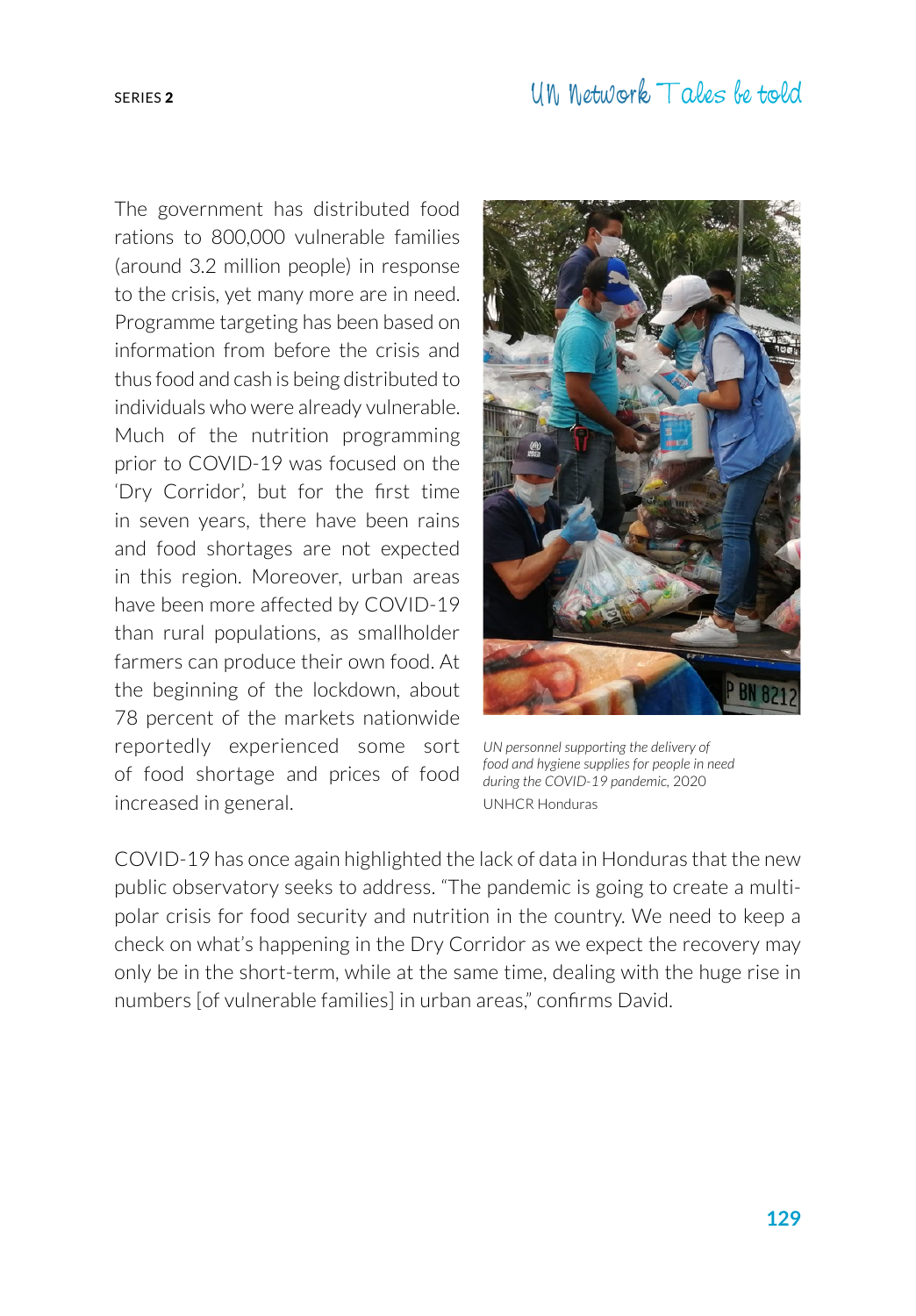## New opportunities to work together

The UNRC affirms that "only together can we address the crisis<br>produced by the pandemic and the UN at country level is committed<br>very much in this regard both through the humanitarian response and<br>the response to the socio produced by the pandemic and the UN at country level is committed very much in this regard both through the humanitarian response and the response to the socio-economic impact."

COVID-19 has uncovered challenges as well as created opportunities for the UN to work together. The United Nations agencies are increasingly collaborating in areas such as research, data collection, advocacy and joint programming. "It has helped us to look for real synergies, not just talking – it has served as a bridge to move us to the other side and to make things happen," says David.

Following the government's declaration of a humanitarian emergency in the country, the Food Security and Nutrition Cluster was activated under WFP's leadership and prepared an emergency response plan, working closely with other sectors including social protection and with support from the United Nations Office for the Coordination of Humanitarian Affairs (UNOCHA). The initial focus has been on supporting immediate needs, such as increasing hospital capacity and feeding those facing hunger.

In close collaboration, WFP and UNICEF are providing technical support to the country's Early Childhood Unit for a programme that distributes complementary foods to children under two years old in six departments of the country. "The idea is not to substitute household foods. Along with the cereal [Super Cereal Plus], the child continues to be fed with the food that the home community has", says Arita from UNICEF. "It's interesting because this intervention, which we plan to scale up, is the first to be led [by the] Ministry of Development and Social Inclusion [where the Early Childhood Unit is housed] rather than the Ministry of Health."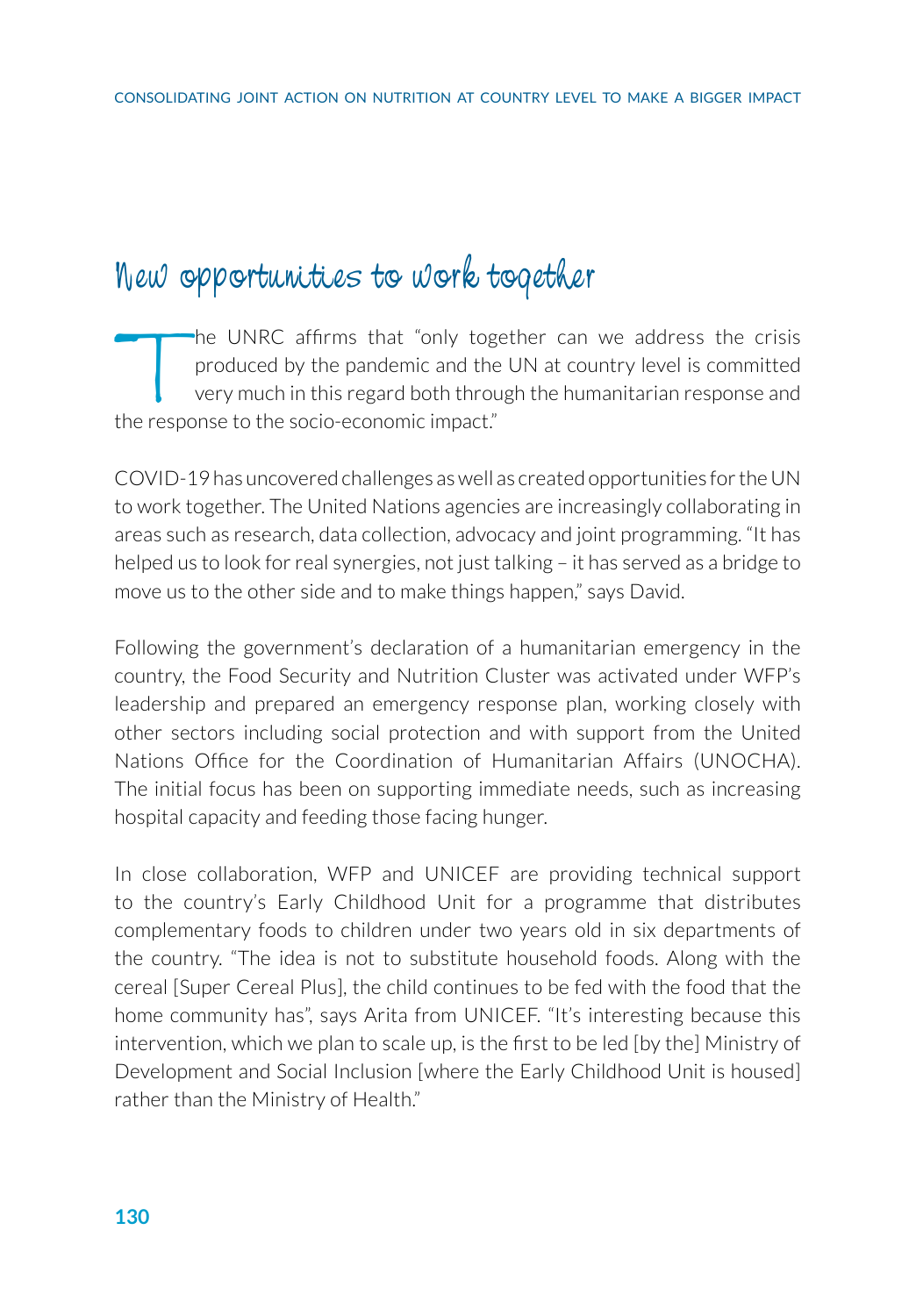

United Nations agencies have also worked on a socio-economic response to the impact of COVID-19, supporting the government in specific recovery measures. For example, WFP in alliance with ILO has worked on a microeconomics study, using a livelihoods approach to identify vulnerable populations outside of the current social protection system. The study also explores how COVID-19 has affected the FSN of women differently than men. In addition, conversations with the World Bank have been held to advocate jointly for an expansion of social protection measures.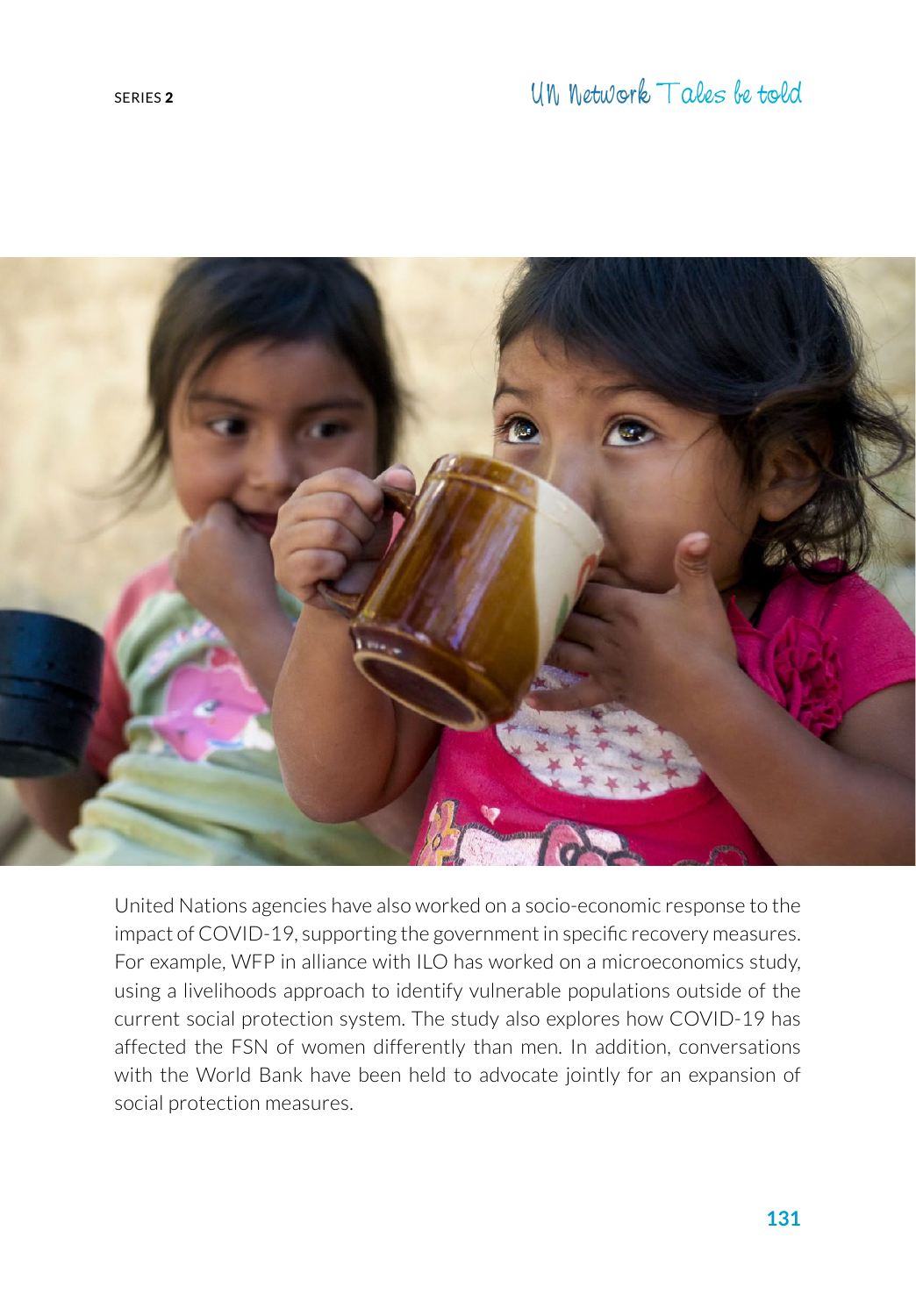

FAO and WFP are monitoring the FSN situation across the country to guide response activities. WFP is working on generating evidence on the impact of COVID-19 on food consumption habits with regard to processed food and sugar-sweetened beverages, bearing in mind the country's overweight and obesity challenges. The studies are part of efforts to address the lack of evidence and better inform policy and programming in the country. Similarly, FAO is carrying out rapid evaluations with the National Institute of Statistics on the impact of COVID-19 on FSN.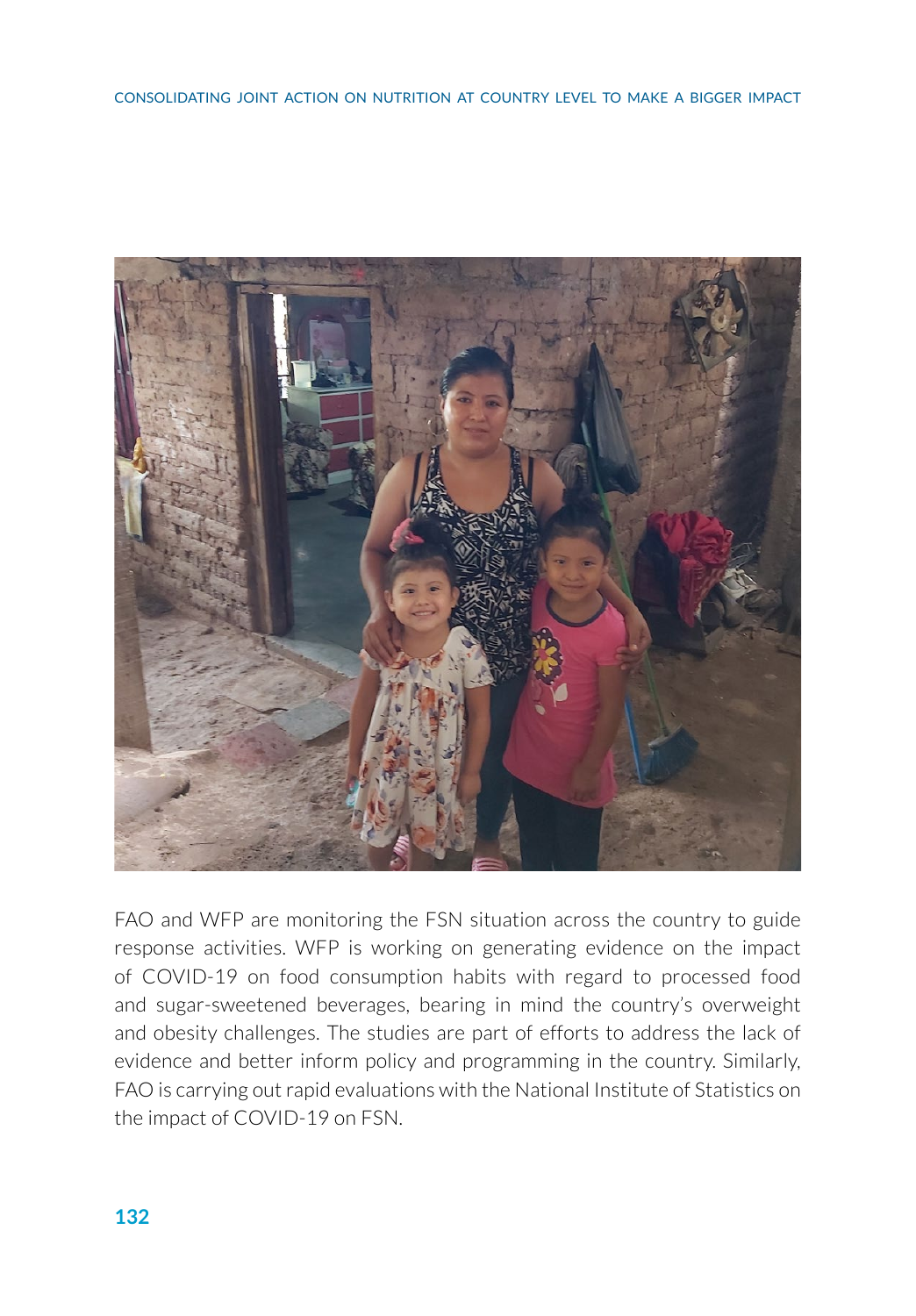According to Wendy Carranza Rios, National Officer for Food and Nutrition Security Policy with FAO, attention to priority groups must be coordinated, effective and relevant to the needs of the population. "FAO has worked to strengthen the decentralized management of FSN in the territories, specifically in the process of training community volunteers, in the implementation of the Integrated Care for Children in the Community strategy and the promotion of adequate food."

### Challenges and lessons learned

From the UNRC's perspective, the challenges in Honduras are two-fold: "an external one, in terms of a weak institutional architecture (and efficiency) and internal one, in terms of limited incentives for agencies, funds and programmes to break their traditional institutional approach." According to Evelyne at PAHO, there is still a need to define the UN coordination mechanisms and to elaborate a UNN plan. "While COVID-19 has been an opportunity for PAHO to work with UN agencies on issues, mostly related to the pandemic response and to sexual reproductive health, there is a need to reinforce collaboration on nutrition," says Evelyne. Wendy from FAO added that there was a need in Honduras to establish a National Nutrition Authority to lead and coordinate advocacy, prevention and nutritional care to tackle malnutrition in all its forms.

#### Next steps

avid from WFP claims that, "nutrition is very young as a subject in this country - we have to keep pushing for funding for the whole FSN strategy and national plans." COVID-19 has disrupted some of the momentum that UN act this country – we have to keep pushing for funding for the whole FSN strategy and national plans." COVID-19 has disrupted some of the momentum that UN actors were making in terms of engaging nutrition